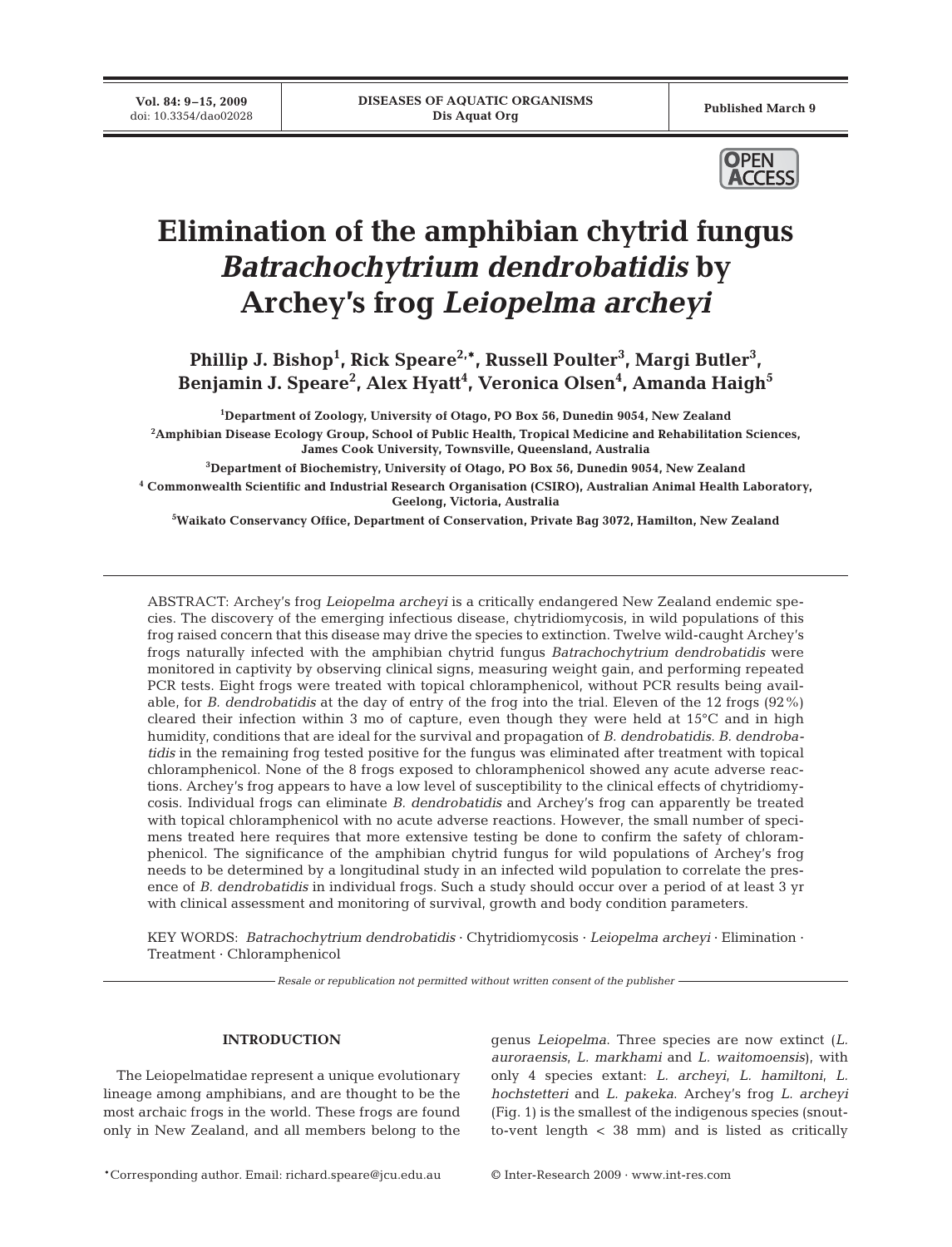

Fig. 1. Archey's frog *Leiopelma archeyi* (specimen no. HZQ95)

endangered by the International Union for the Conservation of Nature (IUCN 2008). Archey's frog is restricted to 2 regions on the North Island of New Zealand and occurs sympatrically with Hochstetter's frog *L. hochstetteri*. It prefers to live at a relatively high altitude from about 400 to 1000 m in moist native forest and is terrestrial and nocturnal, spending most of the day hidden under stones or logs away from streams or creeks. *L. archeyi* is a terrestrial breeder, laying a small clutch of eggs in a moist site under stones or logs. It exhibits parental care behaviour with the tailed froglets remaining on their father's back for several weeks until metamorphosis is nearly complete (Bell & Wassersug 2003).

Populations of Archey's frog in the Coromandel Ranges have dramatically declined in recent years with monitored populations decreasing by 88% from 1996 to 2001 (Bell et al. 2004). Several factors, including the severity and rapidity of the population decline, the geographic spread of the decline (from south to north) and the discovery of frogs with chytridiomycosis (detected by histology), all point to disease as being the major cause of the decline. However, a geographically separate population of Archey's frogs in Whareorino showed no declines although chytridiomycosis had been detected in a dead frog (Bell et al. 2004) and was subsequently confirmed in live frogs by PCR (Smale 2006).

Chytridiomycosis, caused by the amphibian chytrid fungus *Batrachochytrium dendrobatidis* (Bd), is a disease that has severely affected populations of amphibians in Australia, the Americas, Europe, Africa and New Zealand (Berger et al. 1998, Skerratt et al. 2007). In this paper chytridiomycosis is defined as an infection with *B. dendrobatidis* with 2 classifications: (1) aclinical chytridiomycosis, defined as Bd infection with no apparent clinical signs, and (2) clinical chytridiomycosis, defined as Bd infection with clinical signs that can range from minor behavioural changes to severe neurological signs and death. In New Zealand chytridiomycosis was identified as the cause of death of introduced Australian *Litoria raniformis* in the wild at Godley Head near Christchurch in 1999 (Waldman et al. 2001). It was also detected by PCR in the other 2 introduced Australian species, *L. ewingii* and *L. aurea*, both in the wild and in captive specimens (Šadić & Waldman 2004).

In 2006 the New Zealand Department of Conservation detected a 7% prevalence of Bd in live frogs at frog monitoring sites in the Whareorino Forest (Smale 2006). Forty-seven dead Archey's frogs collected between 2000 and 2005 tested negative for *B. dendrobatidis* using real time PCR (Boyle et al. 2004, Hyatt et al. 2007). Due to fears that Archey's frog in Whareorino (the principal population) was faced with an imminent population decline, 100 specimens of this species were transferred to a new location that did not contain frogs and was presumably chytrid-free. This paper reports on (1) the natural history of the Archey's frogs with chytridiomycosis placed in isolation and (2) therapeutic trials with chloramphenicol to eliminate Bd. The paper also reports the use of 2 methods for collecting samples from Archey's frog for PCR.

## **MATERIALS AND METHODS**

**Frogs.** Wild Archey's frogs were captured from Whareorino Forest and held in quarantine at the Hamilton Zoo, Hamilton, New Zealand, for 3 mo for disease screening, which included testing for Bd. Twelve (out of 100) frogs that tested positive during this period were sent to the Department of Zoology, University of Otago, Dunedin, for additional study. Frogs arrived in Dunedin on 7 December 2006 and were housed at 15°C in plastic containers (310 long  $\times$ 210 wide  $\times$  90 mm high) with airtight lids on damp paper towels in a room with a day–night cycle of 12 h:12 h. Containers were cleaned once a week and strict hygiene protocols were enforced. Frogs were held in an isolation unit, housed in individual containers and separate gloves were used to handle each frog. All containers and equipment were disinfected with 70% ethanol. The containers were held in racks covered with black-out cloth, so that when the light was on frogs were in semidarkness to simulate their forest habitat. Frogs were fed once a week on wingless *Drosophila melanogaster*, crickets, flies and wax moth *Galleria mellonella* larvae. Prey items added to each container were recorded as were uneaten items. Frogs were inspected daily through the containers, weighed at intervals from 2 wk to 1 mo and tested on multiple occasions for presence of Bd.

**Therapeutic trial.** After observation in Dunedin for 6 d, a therapeutic trial using chloramphenicol was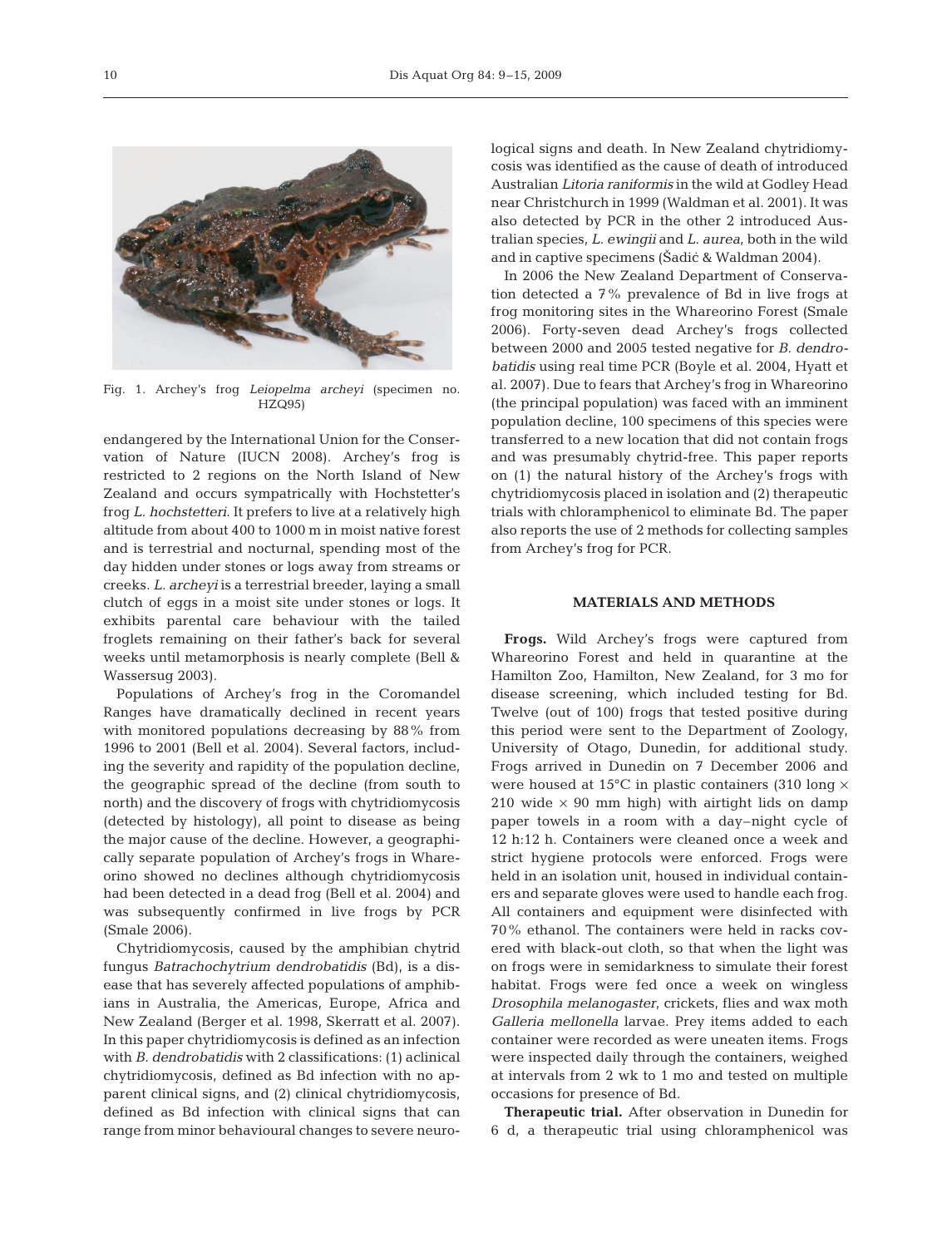commenced without knowledge of the current PCR results for Bd. Chloramphenicol is effective at killing Bd *in vitro* (R. Poulter pers. obs.). For the trial frogs were individually housed in smaller plastic containers  $(220 \times 50 \times 45$  mm) with the base lined with 2 sheets of paper towel folded flat. The 12 frogs were divided into 3 groups: Group 1, 50 ml distilled water added to the container and replaced daily for 5 d as the control; Group 2, 50 ml of 10 mg  $l^{-1}$  of chloramphenicol in water replaced daily for 5 d; Group 3, application of 5 mg of chloramphenicol ointment (Chlorsig 1%, Sigma) applied to the dorsum daily for 5 d and 50 ml water added to the container. The 50 ml volume of liquid saturated the paper towels and free liquid was visible. The structure of the trial is shown in Table 1. Containers were disinfected with 70% ethanol and solutions were changed daily. Frogs were assigned to groups on the basis of body weight so that each group had a range of weights. Trials were completed in 3 batches using 4 frogs each to minimize any adverse effects of the therapeutic compound on these threatened frogs. The initial 2 batches involved 2 control frogs, and 1 frog each in the treatment groups. When no adverse effects were noted in the 2 initial batches, the final batch of 4 frogs was put into 2 treatment groups, 2 frogs per treatment. All frogs were assumed to be positive for chytridiomycosis at the start of each trial and, although swabs were taken to evaluate status at the start of each trial, the testing for chytridiomycosis was not done until the trials were completed. Adverse effects were monitored through daily observations of behaviour, amount of food consumed per week and weight gain.

**Sample collection.** To test for Bd skin samples were collected either by (1) taking skin swabs from the frogs directly or (2) bathing the frogs in artificial pond water for 15 min and centrifuging the water within 30 min of collection (Hyatt et al. 2007). The composition of the artificial pond water was modified slightly from the solution used by Boyle et al. (2004) to eliminate ammonium by adjusting 1000 ml of distilled water with the

Table 1. *Leiopelma archeyi.* Structure of the therapeutic trial using chloramphenicol solution (Group  $2$ ,  $n = 4$ ) and chloramphenicol ointment (Group 3, n = 4). Control frogs were shamtreated (Group 1,  $n = 4$ ). Trials were done sequentially to lessen the possibility of any adverse effects on the frogs

|                     | Group 1 (sham Group 1)<br>treatment) | Group 3<br>(solution) (ointment) |
|---------------------|--------------------------------------|----------------------------------|
| Trial 1 (13 Dec 06) |                                      |                                  |
| Trial 2 (21 Dec 06) |                                      |                                  |
| Trial 3 (9 Jan 07)  |                                      |                                  |
| Total               |                                      |                                  |

addition of 5 ml of phosphate stock solution (1.36 g  $KH_2PO_4$  plus 1.74 g  $K_2HPO_4$  in 100 ml distilled water [total volume]) and 1 ml of calcium–magnesium stock solution (0.37 g CaCl<sub>2</sub>·2H<sub>2</sub>O plus 0.51 g MgCl<sub>2</sub>·6H<sub>2</sub>O in 50 ml distilled water [total volume], pH adjusted to 7 with a weak solution of KOH). Skin swabs were stored at 4°C. At the Hamilton Zoo 3 samples of skin swabs for PCR testing were collected from frogs between 14 September and 12 October 2006, and in Dunedin swabs were collected from all frogs on arrival on 7 December 2006 and at 2, 4, 8, 14 and 19 wk after arrival. Skin swabs were also taken at the conclusion of each 5 d treatment trial from the individual frogs involved in that trial. Artificial pond water from frog baths were also collected on 2 occasions, one simultaneously with the collection of skin swabs.

**PCR testing.** PCR tests on all frogs in quarantine at the Hamilton Zoo were performed at the Commonwealth Scientific and Industrial Research Organisation (CSIRO) Australian Animal Health Laboratory (AAHL), Geelong, Australia, using Taqman real time PCR (Boyle et al. 2004). All real time PCR tests on frogs held at Dunedin used the technique of Boyle et al. (2004), but were performed using a LightCycler LC2 (Roche) at the Department of Biochemistry, University of Otago, Dunedin. To test agreement between results from the University of Otago and AAHL, the global reference laboratory for Bd testing, extracts from 99 specimens (including 23 from *Leiopelma archeyi*) with a 50% prevalence of positive results were sent to AAHL for PCR testing. Of the 99 samples tested both at the University of Otago and AAHL, 88% showed qualitative agreement and satisfactory quantitative agreement. In no case were negative samples tested at University of Otago found to be positive when tested at AAHL, giving the PCR test performed at the University of Otago a sensitivity of 100% relative to the AAHL test. In 12 instances, very low positive counts from the University of Otago were shown to be negative when tested at AAHL. Of the 23 samples of Archey's frogs tested by both groups, 21 tested negative at both sites.

**Isolation of Bd.** Attempts were also made to culture Bd from skin flakes that were shed onto gloves during handling using the technique of Longcore (2000) on tryptone/gelatin hydrolysate/lactose (TGhL) agar plates with added antibiotics (ampicillin 100 mg  $l^{-1}$  and tetracycline 25 mg  $l^{-1}$  or kanamycin 80 µg  $l^{-1}$ ).

#### **RESULTS**

As mentioned above, 12 of the wild-caught Archey's frogs that were in quarantine at the Hamilton Zoo tested positive for Bd using PCR. For the frogs with at least one positive test, 55.6% (20 out of 36) of their skin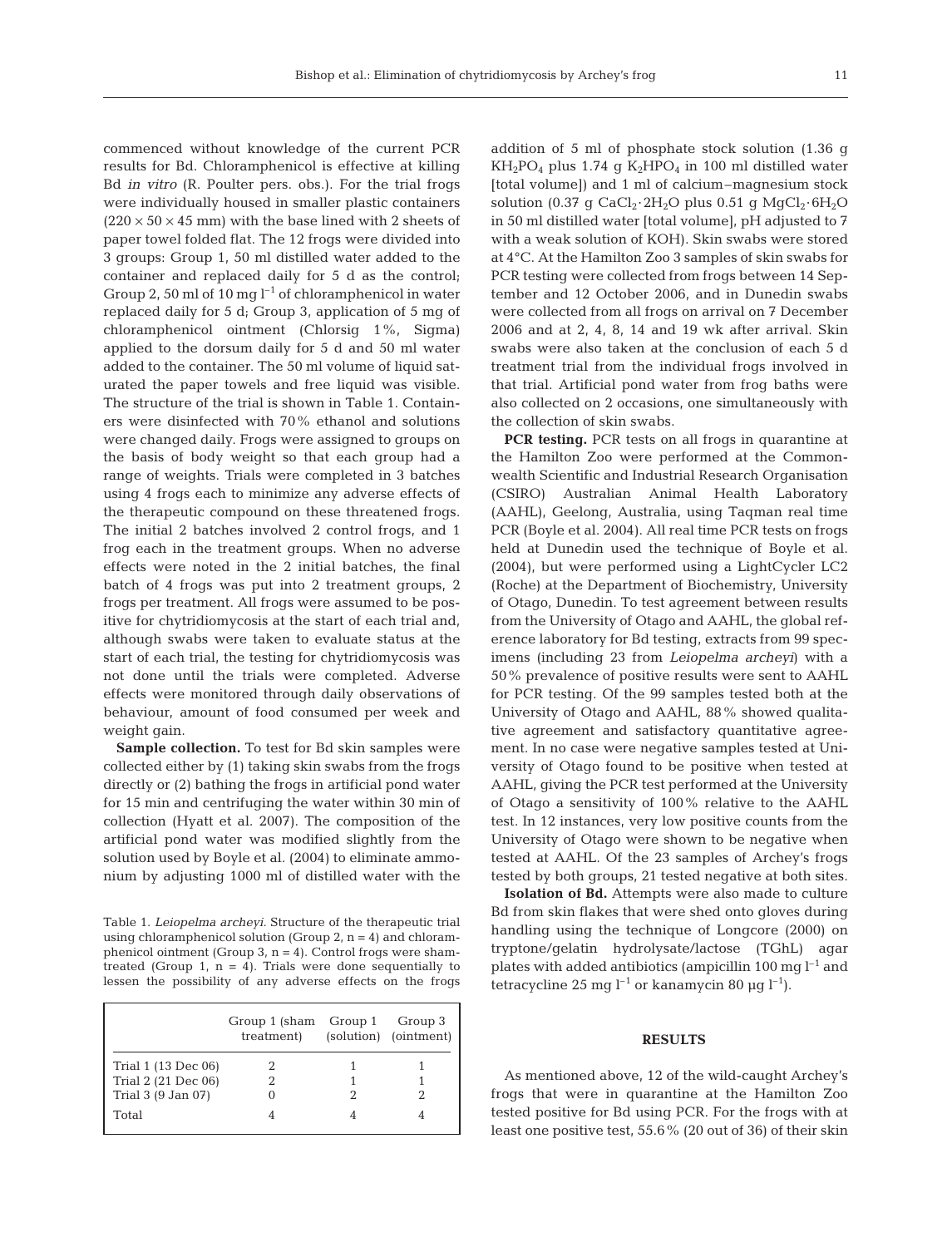swabs also tested positive. Only 2 (16.7%) frogs returned a positive swab on all 3 occasions, while 4 (33.3%) and 6 (50.0%) had positive swabs on 2 and 1 of 3 occasions, respectively. The percentage of skin swabs that tested positive on the first, second and third times swabs were taken were 41.7, 50.0 and 75%, respectively (Table 2). Zoospore equivalent increased from the first to the third swab although there was a large variation (Table 2).

One hundred PCR tests were performed on the 12 frogs while in isolation at Dunedin, 9 tests each on 4 frogs and 8 tests each on 8 frogs. Skin swabs were taken on 76 occasions and baths were tested on 24 occasions, with the last set of baths being tested immediately after the swabs had been taken. Only 3 of the 76 skin swabs and none of the baths tested positive. All 3 positive tests were from a single frog (HQZ30) that tested positive on arrival and again 2 wk later. On the day when the second skin swab was taken this frog had been placed into Group 3 of the treatment trial (chloramphenicol ointment). At the end of the 5 d treatment period a skin swab still tested positive, but at a much reduced level with zoospore equivalents being 176 and 217 pre-trial and 7 at the conclusion of the trial. The frog tested negative in the subsequent 5 tests over 3 mo. For the 11 frogs that tested negative on arrival in Dunedin, excluding HQZ30, the time from the last positive PCR test at the Hamilton Zoo to the first negative test on arrival in Dunedin was  $63 \pm 11.5$  d (mean  $\pm$  SD) with a range from 57 to 85 d. Since the University of Otago PCR test had a sensitivity of 100%

when compared with the AAHL PCR test, the inability to detect Bd using the University of Otago test was a true negative result. Two samples from HQZ30 tested at both facilities were both positive.

From 7 December 2006, when the frogs first arrived in Dunedin, to February 2007 none of the 12 frogs showed any evidence of clinical disease; all appeared healthy and behaved as normally as expected for the captive situation. However, on 18 April 2007, frog HZQ95 showed epidermal bullae and small (<2 mm) cutaneous masses with no obvious local inflammation and no systemic signs, consistent with the 'blistering' syndrome described previously in Archey's frog (Waldman 2004, Potter & Norman 2006). All other frogs were clinically normal. All frogs increased in weight over the 7 mo to April 2007, gaining from 9 to 81%

(mean  $\pm$  SD = 30.1  $\pm$  20.4%) of their original body weight. Frogs treated with chloramphenicol as a solution (Group 2) or as an ointment applied to their backs (Group 3) gained weight after treatment, but the absolute and relative weight gain per month after treatment was reduced (Table 3). However, the changes in weight were not statistically significant. Chloramphenicol treatment did not appear to have any effect on behaviour or to cause visible clinical abnormalities.

A total of 492 attempts at isolating Bd by culture were made and all were negative. However, zoospores were seen on 3 occasions in cultures after 24 h, but failed to establish due to heavy bacterial overgrowth. In spite of antibiotics in the TGhL agar plates bacterial overgrowth was common, with 88% of the plates overgrown by bacteria and 8% overgrown by fungi.

### **DISCUSSION**

This study demonstrates 4 important points: (1) Archey's frog appears to have a low level of susceptibility to the clinical effects of chytridiomycosis, (2) individual Archey's frogs can eliminate Bd, (3) Archey's frog can be treated with topical chloramphenicol with no apparent acute adverse reactions and (4) wild caught Archey's frogs may require multiple PCR tests over 1 mo to detect all frogs with chytridiomycosis.

The infected Archey's frogs not only showed no evidence of clinical disease with chytridiomycosis, but

Table 2. *Leiopelma archeyi.* PCR results for 12 wild-caught Archey's frogs with aclinical chytridiomycosis. Skin swabs taken on 3 occasions over a period of 1 mo after capture. Individual frogs were classed as positive after 1 positive test. Numbers in brackets are percent of total

| Date      |                       | positives positives | No. of No. of new Cumulative no. Zoospore<br>of positives | equivalents | - SD   | Mean Median |
|-----------|-----------------------|---------------------|-----------------------------------------------------------|-------------|--------|-------------|
|           | 14 Sep 06 $5(41.7\%)$ | -5                  | 5 $(41.7\%)$                                              | 6.11        | 15.88  | $\Omega$    |
| 28 Sep 06 | 6 $(50.0\%)$          | $\overline{4}$      | $9(75.0\%)$                                               | 94.64       | 258.73 | $\Omega$    |
| 12 Oct 06 | $9(75.0\%)$           | 3                   | 12 $(100.0\%)$                                            | 215.33      | 259.82 | 103.5       |

Table 3. *Leiopelma archeyi.* Absolute (g) and relative (%) weight gains per month of frogs before ('Pre') and after ('Post') treatment with chloramphenicol solution (Group 2) or ointment (Group 3), or sham treatment (Group 1)

|                   | Weight gain<br>(% of original weight $mo^{-1}$ ) |        |         | Weight gain<br>$(q \text{ mo}^{-1})$ |  |        |         |
|-------------------|--------------------------------------------------|--------|---------|--------------------------------------|--|--------|---------|
|                   | 'Pre'                                            | 'Post' | p-value | 'Pre'                                |  | 'Post' | p-value |
| Group 1 $(n = 4)$ | 3.23                                             | 3.24   | 0.99    | 0.055                                |  | 0.068  | 0.80    |
| Group 2 $(n = 4)$ | 11.36                                            | 2.59   | 0.073   | 0.386                                |  | 0.084  | 0.068   |
| Group $3(n=4)$    | 12.43                                            | 3.61   | 0.13    | 0.451                                |  | 0.092  | 0.095   |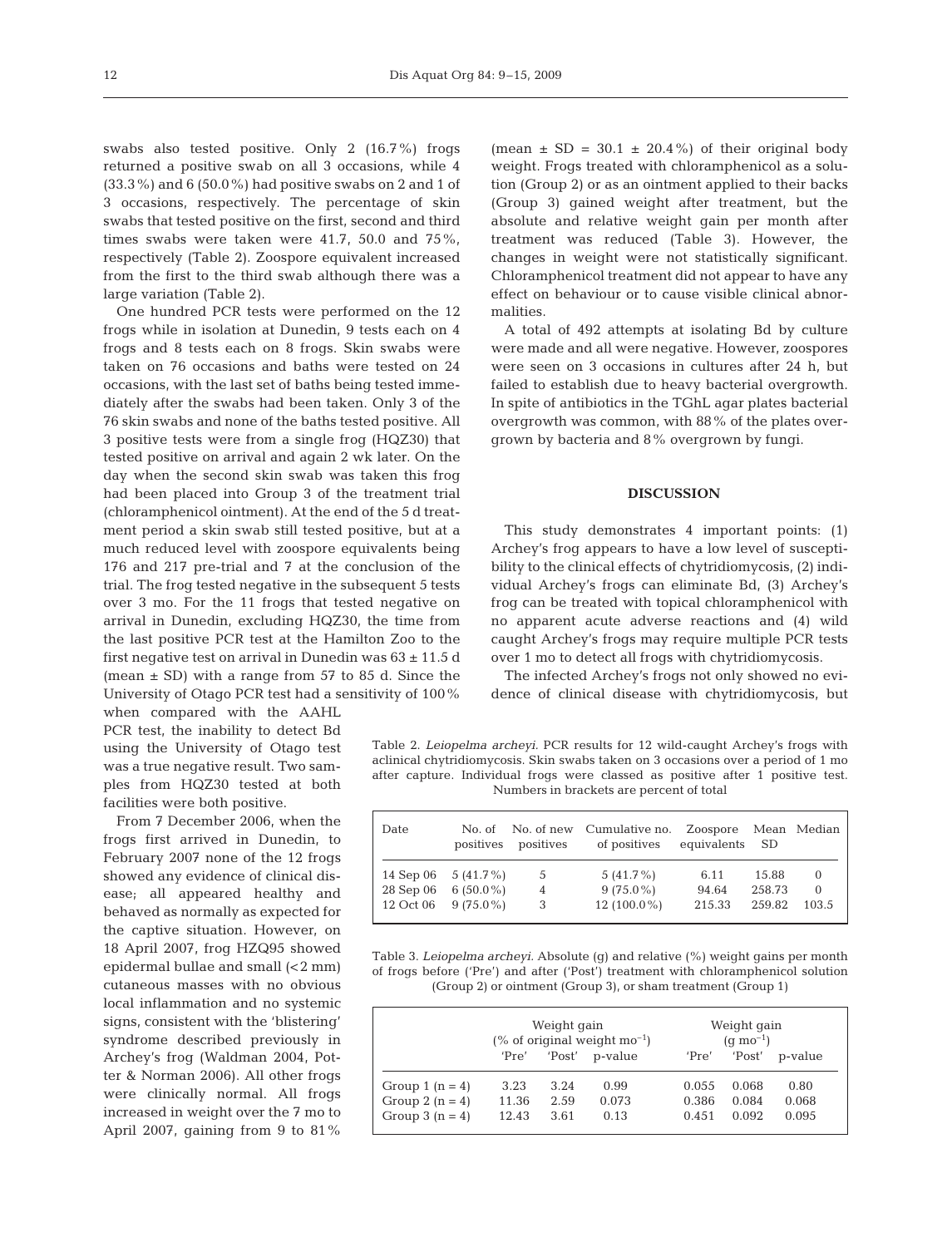also eliminated the fungus. Eleven of the 12 frogs (92%) tested negative on their first swab on arrival in Dunedin, 8 wk after their third test when 75% of tests had been positive (Table 2). Susceptible amphibian species infected in the wild and brought into captivity typically retain their infection or die from chytridiomycosis (Banks & McCracken 2002, Schloegel et al. 2006). Here we use 'susceptible' to mean a species that develops clinical chytridiomycosis when infected with Bd. With this group of Archey's frogs the only positive frog remained positive on 3 subsequent tests, one of which was at the point of entry into a treatment trial with chloramphenicol ointment.

The conditions under which Archey's frogs are housed in captivity to mimic the species' natural environment are ideal for the growth of Bd. In particular, the low temperature of 15°C and the high humidity would be expected to result in a high mortality rate in susceptible amphibian hosts. A mortality of 100% was induced in the susceptible frog species, *Mixophes fasciolatus*, when the ambient temperature was at 23°C or lower, while frogs held at 27°C had a lower mortality (Berger 2001, Berger et al. 2004). Similarly, the mortality rate for experimentally infected *Litoria chloris* was 100% at temperatures below 24°C (Woodhams et al. 2003). Virulence can vary with the strain of Bd (Berger et al. 2005, Retallick & Miera 2007). Since the wild strain of Bd in New Zealand has not yet been isolated, its virulence has not been assessed. However, since it has been responsible for dieoffs in wild populations of *L. raniformis* introduced from Australia (Waldman et al. 2001), the New Zealand strain of Bd appears to be virulent.

Although the methodology of the treatment trials was good, the lack of positive-tested frogs, apart from one, in test and control groups makes the trial void to assess efficacy. However, the trial is still a valid assessment of the acute adverse effects of chloramphenicol. The only indication of efficacy is that the only frog that had a positive PCR test on entering the trial tested negative after the trial. This frog had been positive on the last 2 (zoospore equivalents of 76 and 72) of the 3 swabs taken prior to shipment to Dunedin and for both of the 2 pre-trial tests (zoospore equivalents of 176 and 217) done at Dunedin. The test at the completion of the 5 d trial was positive, but zoospore count was reduced (zoospore equivalent of 7); all subsequent tests were negative. Hence, 4 tests had been positive over the 12 wk before treatment and none of 4 tests were positive during the 14 wk after treatment. This result is encouraging in terms of efficacy of treatment. However, since no other individuals in the trial tested positive, the trial should be repeated using frogs with positive PCR at the beginning of the trial.

Archey's frogs tolerated treatment with chloramphenicol both as a solution of 10 mg  $l^{-1}$  in constant contact with the undersurface of the frog for 5 d and as an ointment placed on the back. This study has demonstrated that chloramphenicol appears safe to use in Archey's frogs as medication applied topically. Assessment of safety was based on lack of adverse effects in treated frogs compared with controls through daily observation of behaviour, observation of weekly food consumption and increases in body weight. Although chloramphenicol appeared to have no adverse effects, only a small number (8) of individuals were tested, limiting the opportunity for uncommon adverse effects to be manifested. A larger safety trial would have been desirable, particularly to test more rigorously the effect of treatment on weight gain, but the classification of Archey's frogs as endangered limits access to larger numbers. The dose of chloramphenicol applied in the ointment was estimated as 50 µg, which for a 2.5 g frog gives a dose of 20 mg  $kg^{-1}$ . The only experimental study in amphibians used injected chloramphenicol at a high and prolonged dose (125 mg kg<sup>-1</sup> d<sup>-1</sup> for 12 wk) in *Bufo regularis* (El-Mofty et al. 2000). In that study progressive haematological changes over time in both red cells and leucocytes were noted. Although the authors reported the development of structural changes consistent with leukaemia in over 20% of the toads, they did not examine the progression of these changes after cessation of chloramphenicol administration. Hence, their diagnosis of frank leukaemia was unjustified. The relevance of their findings to the clinical situation is uncertain owing to the high prolonged dose of chloramphenicol used and the lack of follow-up when the drug was ceased. The appearance of the blistering syndrome in 1 of the 8 treated frogs in the present study is unlikely to be related to treatment since the syndrome has occurred spontaneously in the wild and captivity in both Archey's frogs (Waldman 2004) and Maud Island frogs *Leiopelma pakeka* (B. Waldman pers. comm.), and it appeared in the affected frog 2 mo after the chloramphenicol treatment.

Since chloramphenicol is typically well distributed throughout tissues, we assume that chloramphenicol applied topically is absorbed through the amphibian skin. However, the pharmacokinetics of chloramphenicol in amphibians has not been investigated. For *Leiopelma* spp. chloramphenicol could be used to treat chytridiomycosis and also disease caused by chloramphenicol sensitive bacteria, with the appropriate clinical risk assessment being performed by a veterinarian. Since chloramphenicol is banned in most developed countries for use in food-producing animals, chloramphenicol should not be used to treat frogs intended for human consumption.

This study also illustrates that when wild frogs are bought into captivity and quarantined, repeated tests for Bd over 1 mo may be required to detect all frogs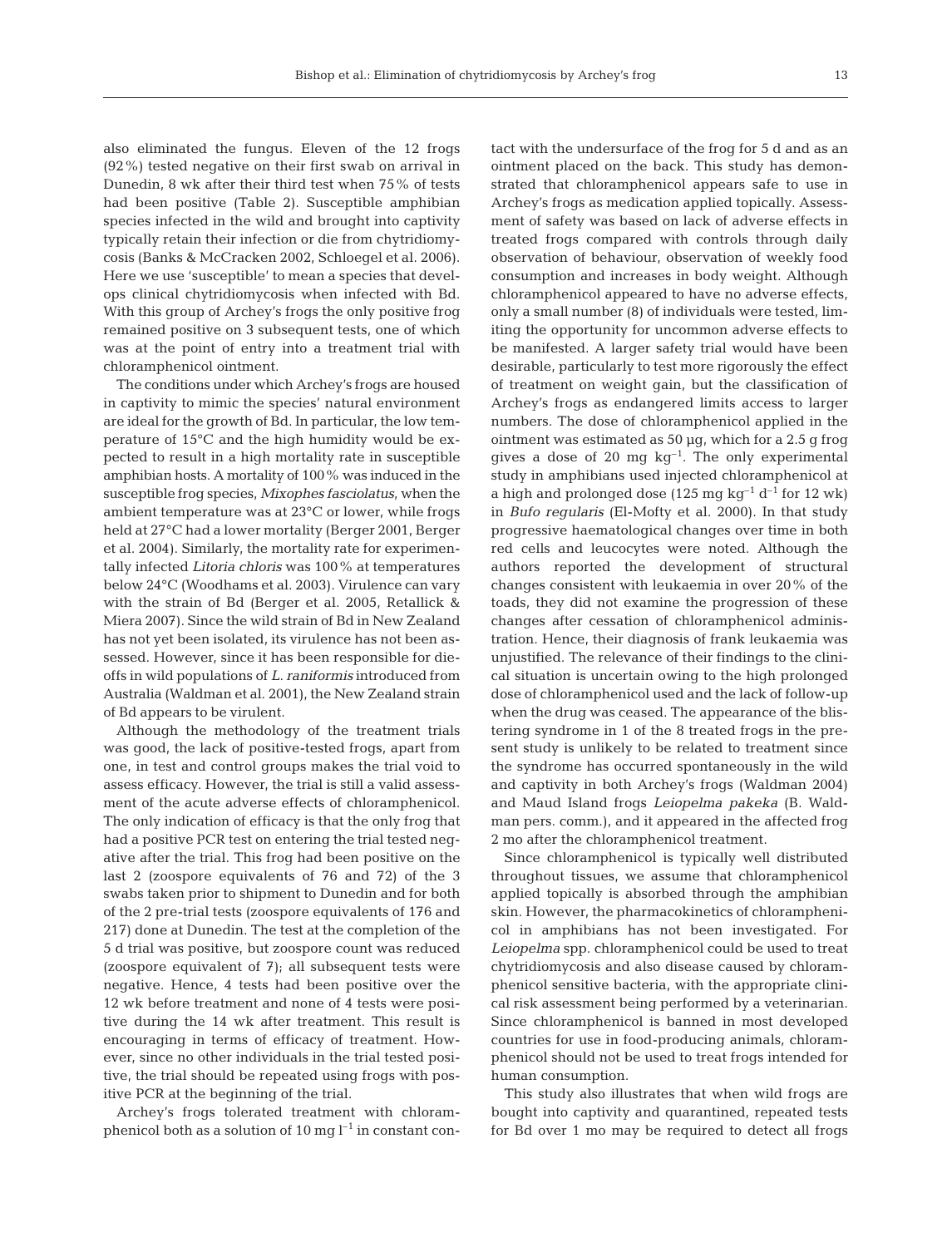positive for the fungus (Table 2). Archey's frog tolerated bath testing for Bd using a modified formula for artificial pond water. This technique was technically easier than swabbing frogs since it involved less handling of these small amphibians. Minimising handling of Archey's frog is recommended since this species appears to have a high incidence of rhabdomyolysis, a condition of unknown aetiology in this species, but which has been associated with physical stress in other animals (Potter & Norman 2006).

Why did Archey's frog eliminate Bd under conditions that would favour the fungus? In theory several factors could play a protective role including factors external to the amphibian such as temperature, humidity and salts or environmental chemicals, and internal factors such as skin peptides, immunity, bacteria on the skin and unknown intrinsic factors. Seven individuals of *Litoria wilcoxi* examined in a longitudinal study of a wild population in southeastern Queensland eliminated Bd (Kriger & Hero 2006). Since infection was mainly acquired during winter and eliminated by summer, the higher temperatures were considered to be the major factor. Experimentally infected *L. chloris* cleared their infection with Bd after being held at 37°C while frogs at lower temperatures (<24°C) died (Woodhams et al. 2003). Similarly experimentally infected *Pseudacris triseriata* cleared Bd when they were held at 32°C for 5 d (Retallick & Miera 2007). At Dunedin Archey's frogs were confined constantly to a room at 15°C. Prior to arrival the frogs were held in isolation at the Hamilton Zoo at a mean temperature of 15.5°C. During shipment between Hamilton and Dunedin, approximately 5 h in duration, frogs were kept in a coolbox with ice, but temperature was not monitored. The fact that 11 frogs tested negative for Bd within 1 d of arrival in Dunedin indicates that loss of infection was unlikely to have occurred during this move as typically frogs take at least a few days to revert to testing negative after a successful treatment for chytridiomycosis (R. Poulter, M. Butler & R. Speare pers. obs.) and as demonstrated by the decline in zoospore equivalents after treatment in the only frog that tested positive in this series. Since the temperature at which this group of Archey's frogs was held was low (15°C), an elevated temperature cannot explain the elimination of Bd.

Peptides secreted from skin glands onto the skin surface can kill Bd *in vitro* (Rollins-Smith & Conlon 2005) and *Leiopelma* spp. has skin glands that secrete peptides (Green 1988). There is also a statistical association between the activity of skin peptides secreted by some frog species and the fate of their populations in the wild as the chytridiomycosis epidemic has swept through (Woodhams et al. 2006). However, although a frog species may have skin peptides that kill Bd, it may

still be highly susceptible, e.g. *Litoria caerulea* (Berger 2001, Berger et al. 2005). The role of skin peptides in protecting frogs from Bd appears complex and little work has been done *in vivo* to elucidate this. Bacteria are capable of killing Bd *in vitro* (Longcore 2000, Harris et al. 2006) and some may have a protective role against chytridiomycosis in wild amphibian populations (Woodhams et al. 2007). Bacterial overgrowth on the skin of Archey's frog has been identified as a problem in specimens housed in the Auckland Zoo (Potter & Norman 2006). A high proportion (88%) of our isolation attempts were overgrown by bacteria. In comparison, over the same period 394 isolation attempts from wild-caught *Litoria ewingii* and *L. raniformis* had bacterial and fungal contamination at a rate of 37% and 4%, respectively (R. Speare pers. obs.). The high rate of bacterial contamination, 88% versus 37% for *Litoria* spp., in our attempts to isolate *B. dendrobatidis* indicates that bacteria resistant to ampicillin and kanamycin or tetracycline were more prevalent on the skin of this group of Archey's frogs than *Litoria* spp. Perhaps the presence of skin bacteria may have played a role in the elimination of Bd. Other theoretical causes for elimination of chytridiomycosis from individual amphibians, including an acquired immune response, have not been investigated. Archey's frog is an interesting model for elimination of Bd.

The lack of clinical disease in Archey's frogs plus the elimination of Bd by the majority of frogs is an important finding as it suggests that the threat of chytridiomycosis to wild populations of Archey's frog may not be severe. To confirm this, we recommend that the effect of the amphibian chytrid fungus should be evaluated in Archey's frog by a longitudinal study in an infected wild population such as that in the Whareorino Forest to correlate the presence of Bd in individual frogs over at least 3 yr based on clinical assessment, survival, growth and body condition parameters. Real time PCR using skin swabs is the best monitoring tool since bath testing for wild frogs is impractical as solutions have to be centrifuged soon after collection (Hyatt et al. 2007).

*Acknowledgements*. Reinholt Muller provided assistance with statistical analysis on weight gain. This study was approved by the University of Otago Animal Ethics Committee no. 88/06.

#### LITERATURE CITED

Banks C, McCracken H (2002) Captive management and pathology of sharp snouted dayfrogs, *Taudactylus acutirostris*, at Melbourne and Taronga zoos. In: Natrass AEO (ed) Frogs in the community. Proceedings of the Brisbane Symposium. Queensland Frog Society, East Brisbane, p 94–102